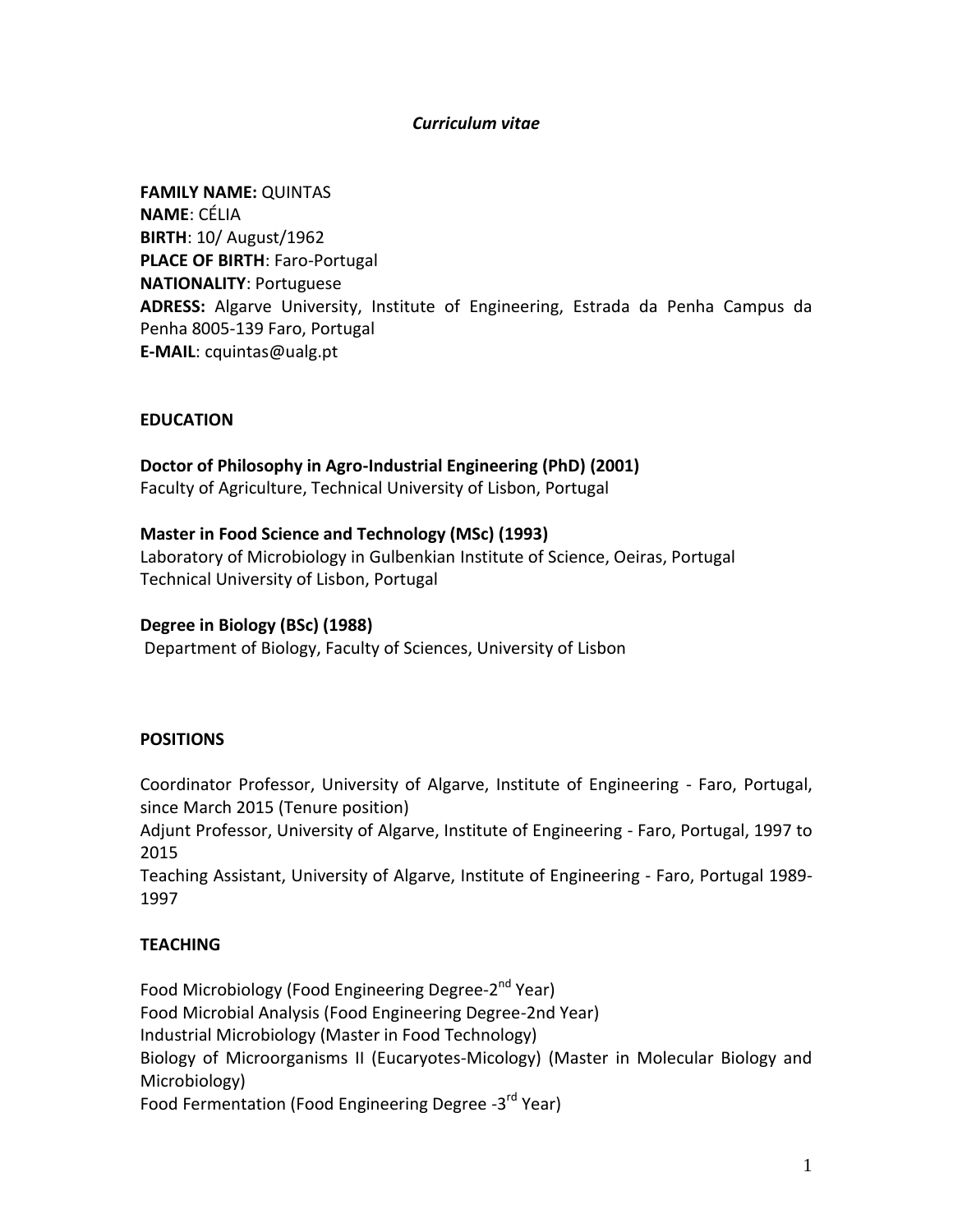### **SUPERVISING EXPERIENCE**

Undergraduate students- 40 Master students- 12 PhD student-1

### **MAIN AREA OF SCIENTIFIC ACTIVITY**

Food Production Food Fermentation Mediterranean food production: Table olive production, Wine production, Bread production Yeasts isolated from plant material Emergent pathogens: *Cronobacter* spp. (*Enterobacter sakazakii*) Microbiological quality of fresh cut fruit and vegetables

## **RECENT PROJECTS**

"XtremeGourmet - Extremophile Plants in the Gourmet Kitchen". Financed by the Operational Program CRESC Algarve 2020, Portugal 2020, European Structural and Investment Funds. Project Number: ALG-01-0247-FEDER-017676. Consortium: Agro-on, University of Algarve. Responsible for the Project: Miguel Salazar, PhD (Industry Agro-On Lda). Beginning of the October 2016. (Researcher).

"Evaluation of the biological quality and nutritional characterization of crushed table olives of the Maçanilha cultivar". Financed by QREN VI nº 23736 (2013-2014) (Principal Investigator).

"A novel approach to control pathogen contamination and enhance safety and quality on fresh-cut fruit" (SafeFCF). Financed by the Portuguese Science Foundation PTDC/AGR-ALI/111687/2009 (2011-2014) (Principal Investigator).

"Emerging postharvest technologies to enhance safety and quality of fresh fruits". (TECHNOPOSTHARVEST) PTDC/AGR-ALI/64295/2006 (2007-2010) (Researcher).

Remodelling Civil Engineering Laboratories into Microbiology/Biology Laboratories. Programa Operacional Ciência e Inovação 2010 (POCI) (Medida IV/ Acção IV. 4.1 " Infra-Estruturas do Ensino Superior". October 2006 – May 2007. (Principal Investigator).

"Investigation of the Presence of the Emergent Pathogen *Enterobacter sakazakii* in Foods and Other Habitats: Implications in Food Safety". Calouste Gulbenkian´s Foundation. (2004 – 2006). (Researcher).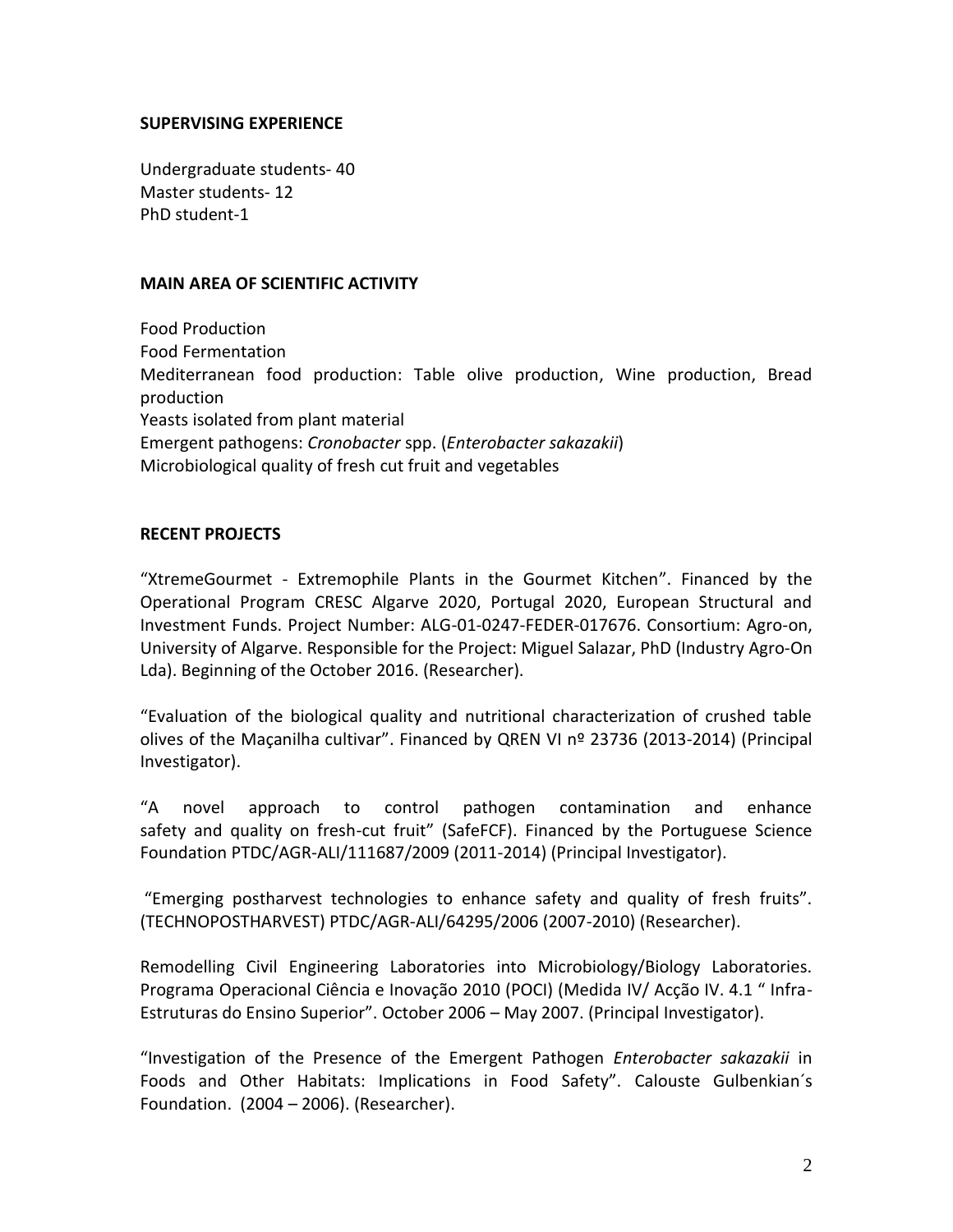# **PUBLICATIONS**

## **Thesis**

# **PhD in Agro-Industrial Engineering**

Title of the thesis: "Aspects of cellular permeability involved in the tolerance to food preservatives in yeasts causing food deterioration" Instituto Superior de Agronomia, Universidade Técnica de Lisboa, 2001.

## **MSc in Food Science and Technology**

Title of the thesis: "The effect of benzoic acid in the growth of *Zygosaccharomyces bailii*" Instituto Superior de Agronomia, Universidade Técnica de Lisboa, 1993.

**PUBLICATIONS (ISI - JOURNALS)**

Santo, D., Graça, A., Nunes, C., **Quintas, C.** (2018) Escherichia coli and Cronobacter sakazakii in 'Tommy Atkins' minimally processed mangos: Survival, growth and effect of UV-C and electrolyzed water. Food Microbiology. 70: 49-54. <http://dx.doi.org/10.1016/j.fm.2017.09.008>

Saúde, C., Barros, T., Mateus, T., Quintas, C., Pires-Cabral, P. (2017) Effect of chloride salts on the sensory and nutritional properties of cracked table olives of the Maçanilha Algarvia cultivar. Food Bioscience. 19: 73-79.

Graça, A., Santo, D., **Quintas, C.** Nunes, C. (2017). Growth of *Escherichia coli*, *Salmonella enterica* and *Listeria* spp., and their inactivation using ultraviolet energy and electrolyzed water, on 'Rocha' fresh-cut pears. Food Control. 77: 41-49. <http://dx.doi.org/10.1016/j.foodcont.2017.01.017>

Graça, A., Esteves, E., Nunes, C., Abadias, M., **Quintas, C.** (2017). Microbiological quality and safety of minimally processed fruits in the marketplace of southern Portugal. Food Control. 73: 775-783. <http://dx.doi.org/10.1016/j.foodcont.2016.09.046>

Santo, D., Graça, A., Nunes, C., **Quintas, C.** (2016). Survival and growth of *Cronobacter sakazakii* on fresh-cut fruit and the effect of UV-C illumination and electrolyzed water in the reduction of its population. International Journal of Food Microbiology. 231 10–15. doi:10.1016/j.ijfoodmicro.2016.04.023

Mateus, T., Santo, D., Saúde, C., Pires-Cabral, P., **Quintas, C.** (2016). The effect of NaCl reduction in the microbiological quality of cracked green table olives of the Maçanilha Algarvia cultivar. International Journal of Food Microbiology. 218: 57-65. doi:10.1016/j.ijfoodmicro.2015.11.008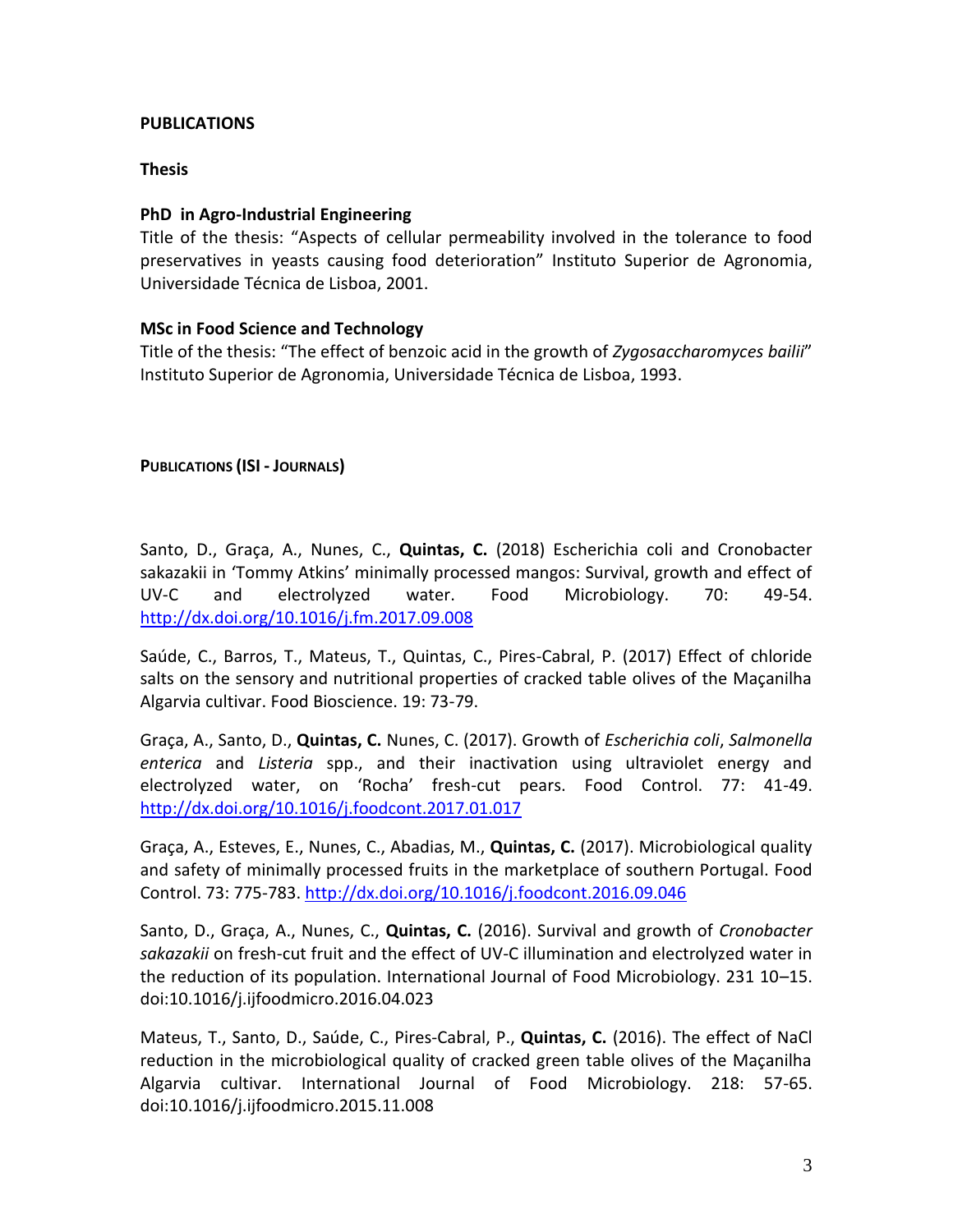Graça, A., Santo, D., Esteves, E., Nunes, C., Abadias, M., **Quintas, C.** (2015). Evaluation of microbial quality and yeast diversity in fresh-cut apple. Food Microbiology. 51: 179-185. DOI-10.1016/j.fm.2015.06.003

Alves, M, Esteves, E, **Quintas, C.** (2015). Effect of preservatives and acidifying agents on the shelf life of packed cracked green table olives from Maçanilha cultivar. Food Packaging and Shelf live. 5: 32-40 10.1016/j.fpsl.2015.05.001.

Rodrigues B, Peinado JM, Raposo S, Constantino A, **Quintas C,** Lima-Costa ME (2015). Kinetic and energetic parameters of carob wastes fermentation by *Saccharomyces cerevisiae*: Crabtree effect, ethanol toxicity and invertase repression. Journal of Microbiology and Biotechnology. 25 (6) 837-844.

Graça, A., Santo, D., Esteves, E., Nunes, C., Abadias, M., **Quintas, C.** (2015). Evaluation of microbial quality and yeast diversity in fresh-cut apple. Food Microbiology. 51: 179-185. DOI-10.1016/j.fm.2015.06.003

Alves, M, Esteves, E, **Quintas, C.** (2015). Effect of preservatives and acidifying agents on the shelf life of packed cracked green table olives from Maçanilha cultivar. Food Packaging and Shelf live. 5: 32-40 10.1016/j.fpsl.2015.05.001.

Graça, A., Salazar, M., **Quintas, C**., Nunes, C. (2013). Low dose UV-C illumination as an eco-innovative disinfection system on minimally processed apple. Postharvest Biology and Technology. 85:1-7 DOI: 10.1016/j.postharvbio.2013.04.013.

Grevenstuk, T., Gonçalves, A., Domingos, T., **Quintas, C**., van der Hooft J.J.J., Vervoort, J., Romano, A. (2012). Inhibitory activity of plumbagin produced by *Drosera intermedia* on food spoilage fungi. Journal of the Science of Food and Agriculture. 92 (8): 1638–1642.

Anjos, J., Fernandes, C., **Quintas, C.**, Abrunheiro, A., Silva, B., Gow, N., Gonçalves, T. (2012). β(1,3)-Glucan synthase complex from *Alternaria infectoria*, a rare dematiaceous human pathogen". Medical Mycology. 50: 716-725 DOI:10.3109/13693786.2012.675525.

Santo, D, Galego, L., Gonçalves, T., **Quintas, C.** (2012). Yeast diversity in the Mediterranean strawberry tree (*Arbutus unedo* L.) fruits' fermentations. Food Research International. DOI: 10.1016/j.foodres.2012.01.009.

Alves, M., Gonçalves, T., **Quintas, C.** (2012). Microbial quality and yeast population dynamics in cracked green table olives' fermentations. Food Control. 23(2):363-368. [doi:10.1016/j.foodcont.2011.07.033.](http://dx.doi.org/10.1016/j.foodcont.2011.07.033)

J. Chap, P. Jackson, R. Siqueira, N. Gaspar, **C. Quintas**, J. Park, T. Osaili, R. Shaker, Z. Jaradat, S.H.P. Hartantyo, N. Abdullah Sani, S. Estuningsih, S.J. Forsythe (2009). International survey of *Cronobacter sakazakii* and other *Cronobacter* spp. in follow up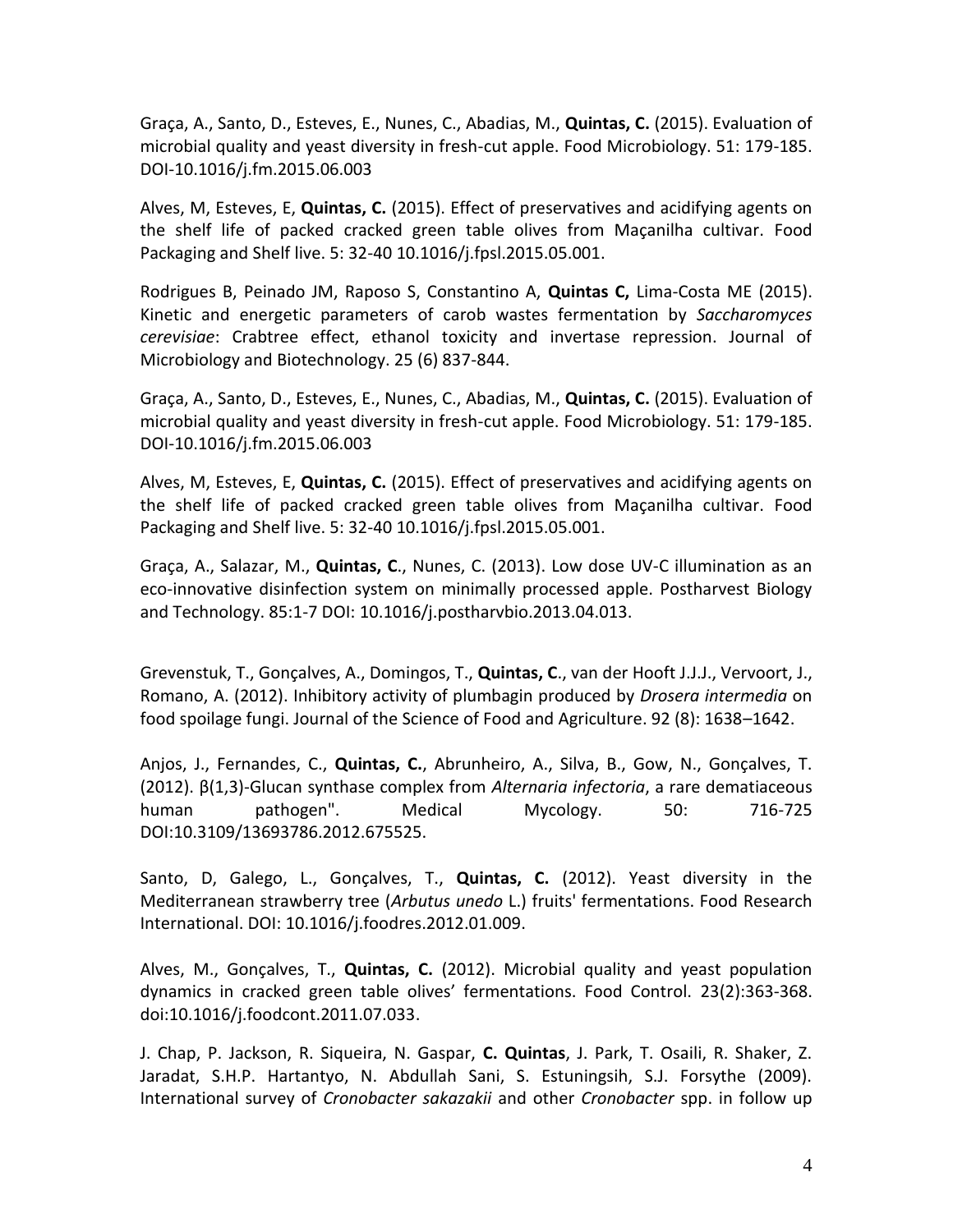formulas and infant foods. International Journal of Food Microbiology. 136, 185-188. doi:10.1016/j.ijfoodmicro.2009.08.005.

Grevenstuk, T., Gonçalves S., Almeida S., Coelho N., **Quintas C.**, Gaspar M. N., Romano, A. (2009). Evaluation of the Antioxidant and Antimicrobial Properties of *in vitro* Cultured *Drosera intermedia* Extracts. Natural Product Communications. 4, 1063-1068.

Gonçalves S, **Quintas C**, Gaspar M. N., Nogueira, J. M. F., Romano A. (2009). Antimicrobial activity of *Drosophyllum* lusitanicum leaf extract, an endemic Mediterranean insectivorous plant. Natural Product Research. 23, 219-229. URL: http://dx.doi.org/10.1080/14786410801972870.

Cavaco, T; Longuinho, C; **Quintas, C**.; Carvalho, I., S. (2007). Chemical and Microbial Changes during natural fermentation of strawberry tree (*Arbutus unedo* L.) fruits. Journal of Food Biochemistry. 31, 715-725.

**Quintas, C**.; Sotoca, R,; Loureiro-Dias, M. C.; Peinado J. M. (2005). A Model of the specific growth rate inhibition by weak acids in yeasts based on energy requirements. International Journal of Food Microbiology. 100, 125-130.

**Quintas, C.**; Lima-Costa, E.; Loureiro-Dias, M. C. (2000). The effect of ethanol on the plasma membrane permeability of spoilage yeasts. Food Technology and Biotechnology 38, 47-51.

Almagro, A.; Prista, C.; Castro, S.; **Quintas, C.**; Madeira-Lopes, A.; Ramos, J.; Loureiro-Dias, M. C. (2000). Effects of salts on *Debaryomyces hansenii* and *Saccharomyces cerevisiae* under stress conditions. International Journal of Food Microbiology 56, 191- 197.

## **Book Chapters**

Oliveira M., Silva D., **Quintas C.** (2018) Assessment of the Microbiological Quality of Dried Aromatic Herbs Commercialized in the Algarve. In: Mortal A. et al. (eds) INCREaSE. INCREaSE 2017. Springer, Cham

Silva D., Oliveira M., **Quintas C.** (2018) Microbiological Quality of Seeds Sold at Supermarkets in Southern Portugal. In: Mortal A. et al. (eds) INCREaSE. INCREaSE 2017. Springer, Cham

Alves, M**., Quintas, C**. (2016) Traditional green table olives from the south of Portugal. In Kristbergsson, K. and Oliveira, J. (ed), Traditional Foods - General and Consumer Aspects, Integrating Food Science and Engineering Knowledge Into the Food Chain 10. Springer. ISEKI Food Series Volume 10, pp 367-375. Springer US New York. DOI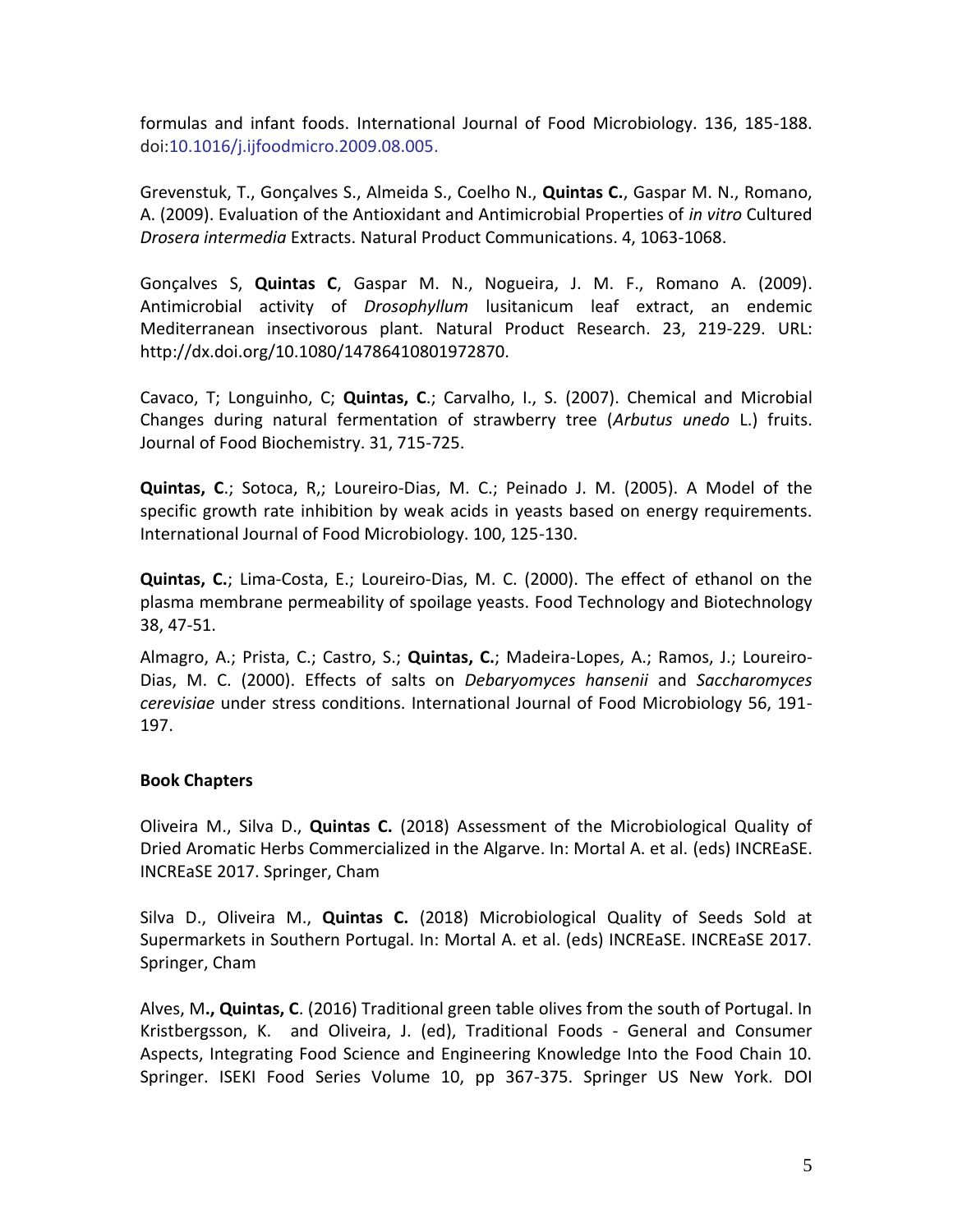10.1007/978-1-4899-7648-2\_30; Print ISBN 978-1-4899-7646-8; Online ISBN 978-1- 4899-7648-2,

Graça, A., Nunes, C., Santo, D., **Quintas, C.** (2012) Evaluación de la calidad microbiológica de la manzana mínimamente procesada en el Sur de Portugal. In Recasens, I., Graell, J., Echeverría, G. (eds). Avances en poscosecha de frutas e hortalizas, 307 - 311. Lleida: Ediciones de la Universitat de Lleida. ISBN: 978-84-695- 4683-3.

Nunes, C., Lourenço, A., Graça, A., Salazar, M., Mendes, S., **Quintas, C.** (2012) Uso de iluminación UV-C en la reducción de la contaminación microbiológica de naranja mínimamente procesada. In In Recasens, I., Graell, J., Echeverría, G. (eds) Avances en poscosecha de frutas e hortalizas, 265 - 269. Lleida: Ediciones de la Universitat de Lleida. ISBN: 978-84-695-4683-3.

Lourenço, A., Graça, A., Salazar, M., **Quintas, C**., Nunes, C. (2012) Evaluación de la capacidad de sobrevivencia e crecimiento de patógenos de transmisión alimentaria en naranja mínimamente procesada. In Recasens, I., Graell, J., Echeverría, G. (eds) Avances en poscosecha de frutas e hortalizas, 259 - 263. Lleida: Ediciones de la Universitat de Lleida. ISBN: 978-84-695-4683-3.

**Quintas, C.** (2011). Fruit and Vegetables: Microorganisms and Safety. In Cruz, R. (ed) Practical Food and Research. New York: Nova Science Publishers, Inc.

Rodrigues N, Cavaco T, **Quintas C.** (2010). Cracked green table olive from the south of Portugal: the influence of different brining conditions. In. Environmentally Friendly and Safe Technologies for Quality of Fruits and Vegetables. Nunes C (ed). Universidade do Algarve, Faro. pp: 232. ISBN: 978-989-8472-01-4

## **ABSTRACTS IN CONFERENCES**

## **Oral Communications**

Oliveira, M., Silva, D. Quintas, C. (2017) Assessment of the microbiological quality of dried aromatic herbs commercialized in the Algarve. Increase 2017. Faro. 10-13 de Outubro 2017.

Santo, D., Graça, A., Quintas, C. (2014) *Cronobacter sakazakii* in fresh cut melon: the effect of UV-C illumination and electrolyzed water as disinfection systems. International Food Congress-Novel Approaches in Food Industry (NAFI 2014) Kusadasi, Turquia, (26- 29 May 2014).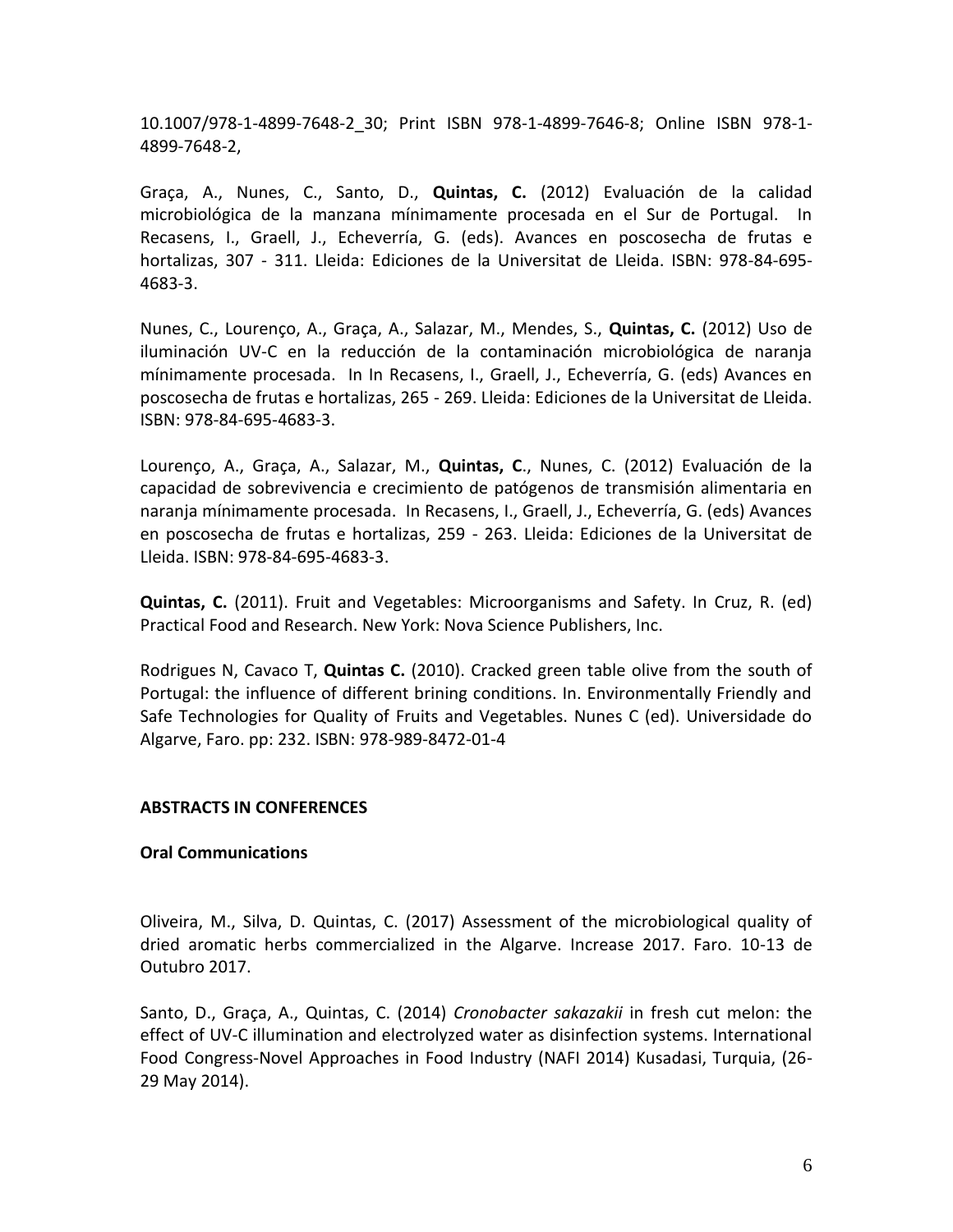Graça, A., Santo, D., Quintas, C., Salazar, M., Nunes C. (2013) Electrolyzed water and UV-C illumination as eco-innovative disinfection systems for minimally-processed pears. 2013 EFFoST Annual Meeting: Bio-based Technologies in the Context of European Food Innovation Systems. Bologna, Italy, (12-15 November).

Graça, A., Quintas, C., Abadias, M., Usall, J., Salazar, M., Nunes, C. (2010) Efficacy of electrolyzed water to inactivate foodborne pathogens on fresh-cut apples. 28th International Horticultural Congress (IHCC2010). Lisbon, Portugal, 22-27 August.

Quintas, C., Alves, M. C. (2011) Elaboración de la aceituna verde y madura en el Algarve, "Jornada La Cadena de Valor Agroalimentaria: La Aceituna de Mesa" La Fundación para el Fomento y Promoción de Aceituna de Mesa, Seville.

Graça, A., Quintas, C., Abadias, M., Usall, J., Salazar, M., Nunes, C. (2010) Efficacy of electrolyzed water to inactivate foodborne pathogens on fresh-cut apples, 28th International Horticultural Congress (IHCC2010). Lisbon, Agosto.

Alves, M. C., Quintas, C. (2010) Azeitona de mesa no Algarve, "Jornada en torno a la Aceituna de Mesa Puesta en común de experiencias Algarve-Andalucía" La Fundación para el Fomento y Promoción de Aceituna de Mesa, Sevilha.

Santo, D.; Diniz, A.; Quintas, C.; Gaspar, N. (2007) Isolation of *Enterobacter sakazakii* from various sources. Experimental Pathology and Health Sciences, 1: 62.

Quintas, C.; Sotoca, R,; Loureiro-Dias, M. C.; Peinado J. M. (2003) A model of the specific growth rate inhibition by weak acids in yeasts based on energy requirements. Predictive Modeling in Foods. 4th International Conference. Conference Proceedings. Quimper, France. p.78-80.

Quintas, C.; Sotoca, R.; Loureiro-Dias, M. C.; Peinado, J. M. (2001) Modelo matemático da inibição do crescimento de leveduras por ácidos fracos. Alcochete:  $9^{as}$  Jornadas de Biologia de Leveduras.

Quintas, C.; Ludovico, P.; Prudêncio, C.; Sousa, M. J.; Sansonetty, F; Loureiro-Dias, M. C.; Corte-Real, M. (2000) The efflux of fluorescein and benzoate is mediated by an active extrusion system in *Zygosaccharomyces bailii*. Madrid: 8<sup>as</sup> Jornadas de Biologia de Levaduras.

Quintas, C.; Loureiro-Dias, M. C. (1999) Efeito do etanol na permeabilidade da membrana plasmática de leveduras de contaminação alimentar. Lisboa: 7<sup>as</sup> Jornadas de Biologia de Leveduras.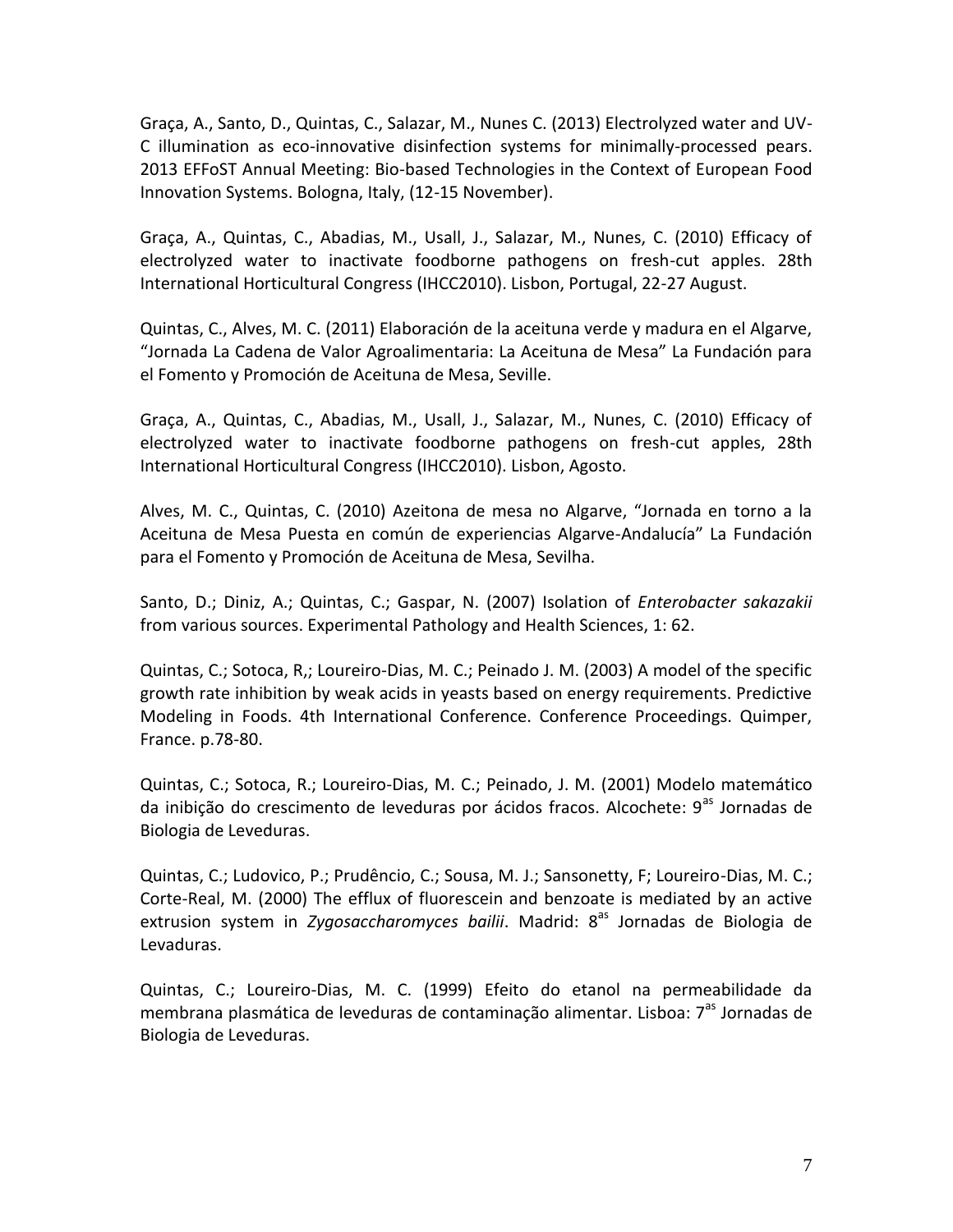#### **Posters**

Silva, D., Oliveira, M. Quintas, C. (2017) Microbiological quality of seeds sold at supermarkets in Southern Portugal. Increase 2017. Faro, 11-13 de Outubro.

Barros, T., Prata, J., Quintas, C., Pires-Cabral, P. (2017) Fermentation of split Cobrançosa Table Olives: The effect of the degree of ripness of the fruits. 3th International Conference on Food and Biossystems Engineering. Rhodes, Grecia, 1-4 de junho.

T. Mateus, P. Pires-Cabral, C. Quintas (2016) Microbiological quality of split green table olives' fermentation of the cultivar Cobrançosa. 25th International ICFMH Conference-FoodMicro 2016, Dublin, Irlanda, 19-22 de julho.

Graça, A., Santo, D., Nunes, C., Quintas, C. (2016) Survival and growth of *Escherichia coli*, *Cronobacter sakazakii*, *Salmonella enterica* and *Listeria* spp., and their reduction using ultraviolet-C and electrolyzed water, on fresh-cut mangoes. 25th International ICFMH Conference-FoodMicro 2016, Dublin, Irlanda, 19-22 de julho.

Barros, T., Nunes, P., Pires-Cabral, P., Quintas, C. (2016) Microbiological characterization of table olives produced in South Portugal. 25th International ICFMH Conference-FoodMicro 2016, Dublin, Irlanda, 19-22 de julho.

Saúde, C., Quintas, C., Pires-Cabral, P (2014) Cracked Green Table Olives Produced with Low NaCl Content. International Food Congress - Novel Approaches in Food Industry (NAFI 2014), Kusadasi, Turquia. 26-29 May.

Lopes, J., Graça, A., Santo, D., Quintas, C. (2014) Microbial quality and spoilage of minimally processed fruit. International Food Congress - Novel Approaches in Food Industry (NAFI 2014) Kusadasi, Turquia. 26-29 May.

Barros, S., Quintas, C. (2014) Technological properties of yeasts isolated from table olives fermentations. International Food Congress - Novel Approaches in Food Industry (NAFI 2014) Kusadasi, Turquia. 226-29 May.

Graça, A., Santo, D., Nunes, C., Lopes, J., Esteves, E., Quintas C. (2013) Evaluation of microbial quality and yeast diversity in fresh cut apple sold in Southern Portugal. 2013 EFFoST Annual Meeting: Bio-based Technologies in the Context of European Food Innovation Systems, Bologna, Italy, 12 - 15 november.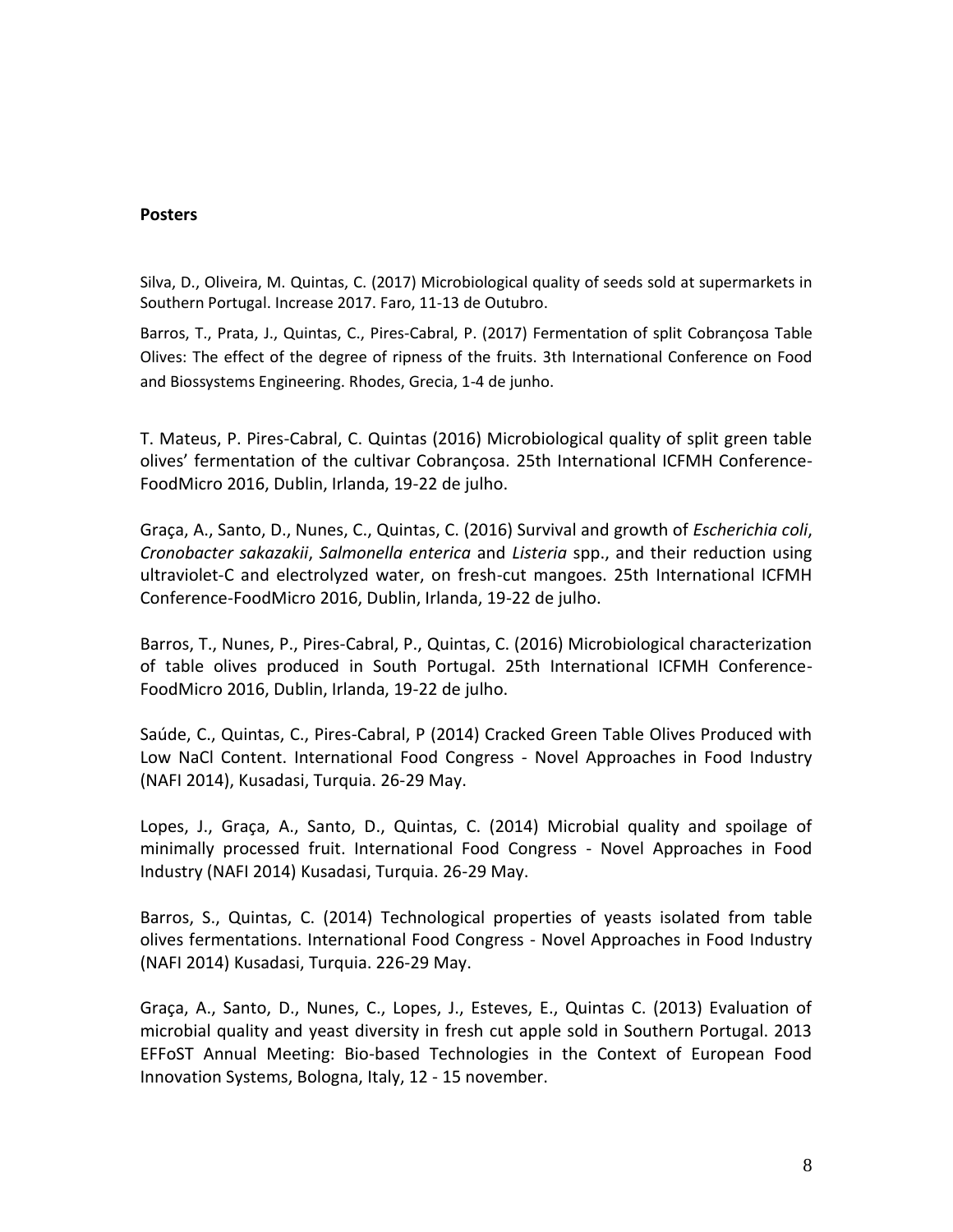Romão, H., Barros, S., Rodrigues, N., Quintas, C (2013) Biotechnological properties of yeasts isolated from fermentation processes. FaBE 2013 - INTERNATIONAL CONFERENCE on FOOD and BIOSYSTEMS ENGINEERING, Skiathos, Grecia, 30 maio - 2 junho.

Graça, A., Nunes, C., Quintas, C. (2012) Microbiological quality of fresh-cut fruit commercialized in the south of Portugal. 23rd International ICFMH Symposium FoodMicro (Global Issues in Food Microbiology), Istanbul, Turquia, 3 - 7 setembro.

Graça, A, Salazar, M., Quintas, C, Mendes, S., Nunes, C, (2012) UV-C illumination as an eco-innovative disinfection system for the fresh-cut industry. 23rd International ICFMH Symposium FoodMicro (Global Issues in Food Microbiology), Istambul, Turquia, 3 - 7 setembro.

Rodrigues, N., Quintas, C. (2012) Microbiological quality of cracked green table olives commercialized in the South of Portugal. IV International Table Olive Conference, Cordoba, Spain. (16 e 17 de Fevereiro de 2012)

Santo, D., Barros, S., Quintas, C. (2011) Killer activity and ethanol tolerance of Saccharomyces cerevisiae isolates. 2nd Iseki Conference. Milão, Italia 31 de Agosto a 2 de Setembro.

Rodrigues, N., Quintas, C. (2011). Yeast microbiota of natural green table olives from Portugal. Euro-mediterranean Symposium for Fruit & Vegetable Processing. Avignon, França.

Santo, D. E., Galego, L., Gaspar, M. N., Gonçalves, T., Quintas, C. (2010) Yeast population dynamics during the natural fermentation of the Portuguese spirit aguardente de medronho. Annual Meeting and Food Expo, Institute of Food Technologists. Book of Abstracts. Chicago, USA.

Alves, M., Hudges, S., N. Gaspar, Esteves, E., Quintas, C. (2010) Effect of different additives in packed cracked green table olives. III International Table Olive Conference, SanLucar La Mayor, Sevilha, Espanha.

Gonçalves, S., Domingos T., Costa, P., Quintas, C., Romano, A. (2009) Antifungal and antioxidant activities of extracts from *Drosophyllum lusitanicum*. Planta Medica 75: 1058.

Chap, J.; Jackson, P.; Siqueira, R.; Gaspar, N.; Quintas, C.; Park, J.; Osaili, T.; Shaker, R.; Jaradat, Z.; Hartantyo, S. H. P.; Abdullah Sani, N.; Estuningsih, S.; Forsythe, S. J. (2009) International Survey of *Cronobacter sakazakii* and other *Cronobacter* spp. In Follow up Formulas and other Infant Foods. 1st International Conference on *Cronobacter* (*Enterobacter sakazakii*). University College Dublin. Ireland. P12.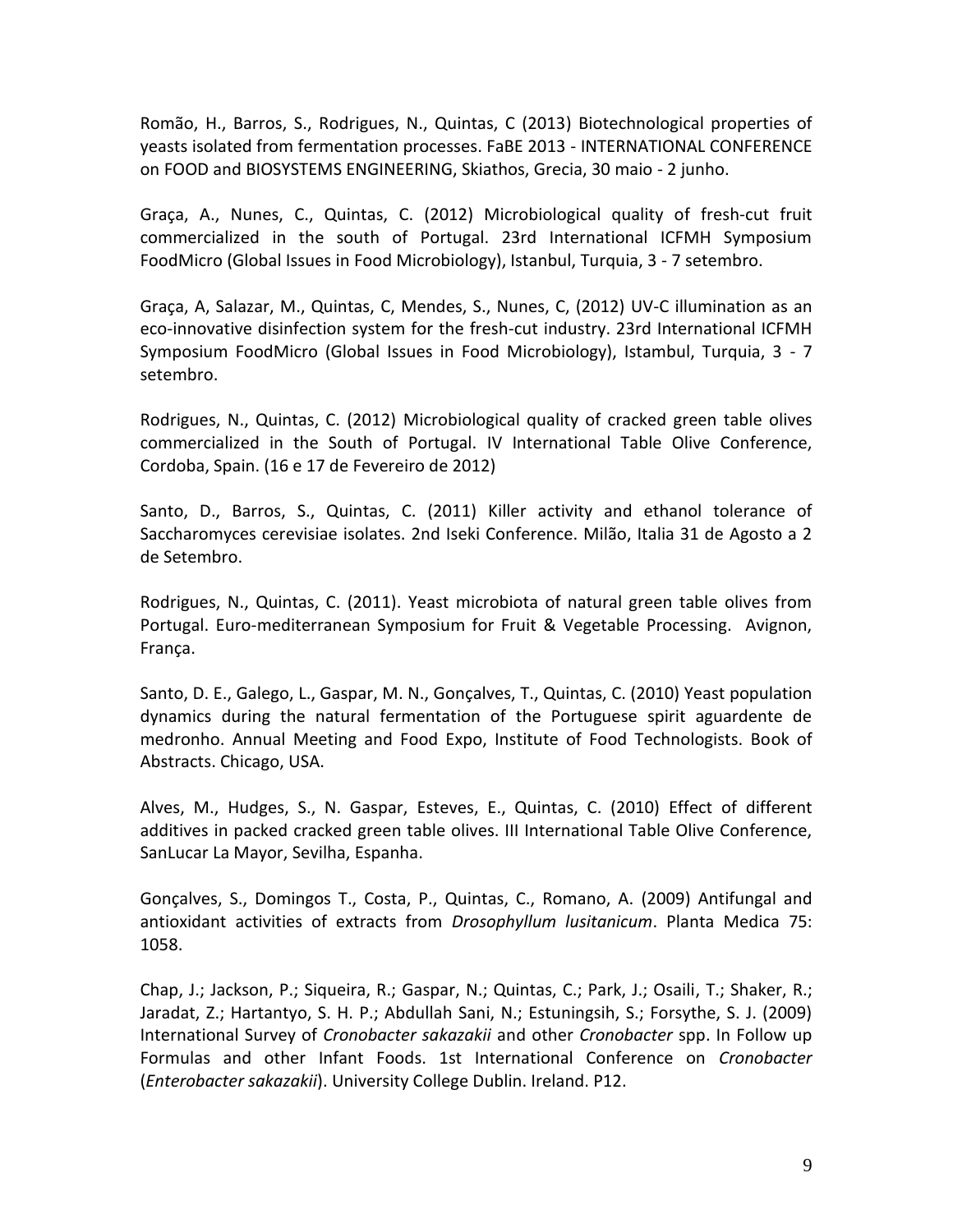Lovric, H.; Rodigues, N.; Quintas, C.; Gaspar, N. (2008) *Cronobacter* (*Enterobacer sakazakii*) in Baby Food. IAFP's Fourth European Symposium on Food Safety: Advancements in Food Safety. Lisbon, Portugal. P26.

Conceição, I.; Cristóvão D.; Teles, A.; Ferreira, N.; Cavaco, T.; Gaspar, N.; Quintas, C. (2008) Olives's fermentation: Study performed during Fermented Foods' laboratory sessions. 1st International ISEKI Food Conference: Bridging Training and Research for Industry and the Wider Community. Porto, Portugal. T2/P46. p. 118.

Quintas, C.; Oliveira, S.; Galego, L.; Gaspar, N. (2007) Effect of different processing and brining treatments on the fermentation of traditional green olives from the south of Portugal. II International Conference on Environmental, Industrial and Applied Microbiology (BioMicroWorld-2007). Book of Abstracts. Seville, Spain, p.324.

Santo, D.; Diniz, A.; Quintas, C.; Gaspar, N. (2007) Isolation of *Enterobacter sakazakii* from various sources. Experimental Pathology and Health Sciences, 1: 62.

Paulo, C., Marques, J.M., Mourão, C., Nogueira, C., Alves, M., Meliço-Silvestre, A., Alves, A.F., Quintas, C., Gonçalves, T. (2007) Understanding yeast infections epidemiology: a revision of the diagnosis/identification procedures applied to the Portuguese population. Journal of Chemotherapy, 19 (suppl 3): 65.

Dinis, A.; Quintas, C.; Gaspar. M. (2006) *Enterobacter sakazakii* in carob and its subproducts used in the food industry. Annual Meeting and Food Expo, Institute of Food Technologists. Book of Abstracts. Orlando, Florida. 003A40 p. 12.

Santo, D.; Dinis, A.S.; Quintas, C.; Gaspar, M.N.. (2006) *Enterobacter sakazakii* in aromatic herbs. 2nd International Congress on Bioprocesses in the Food Industries. Congress Proceedings. Patras, Grécia, p. 140.

Oliveira, S. R.; Quintas, C.; Galego, L; Gaspar, M. N. (2006) Traditional processing of green olives from the south of Portugal. 1st Conference Traditional Food Processing and Technological Innovation, Faro, Portugal.

Peinado, J. M.; Leyva, J. S.; Sotoca, R.; Quintas, C.; Loureiro-Dias, M. C. (2005) Benzoic acid does not inhibit yeast growth by decreasing the glycolytic flux but enhancing death of sensitive cells. XXIVth International Specialized Symposium on Yeasts. Oropesa del Mar, Castellón, Spain, p. 172.

Quintas, C.; Loureiro-Dias, M.C. (1998) Comparison of the sensitivity to ethanol in some food spoilage yeasts. 19th ISSY – Yeast in the Production and Spoilage of Food and Beverages. Abstract Book. Braga, Portugal. P3.18, p. 134.